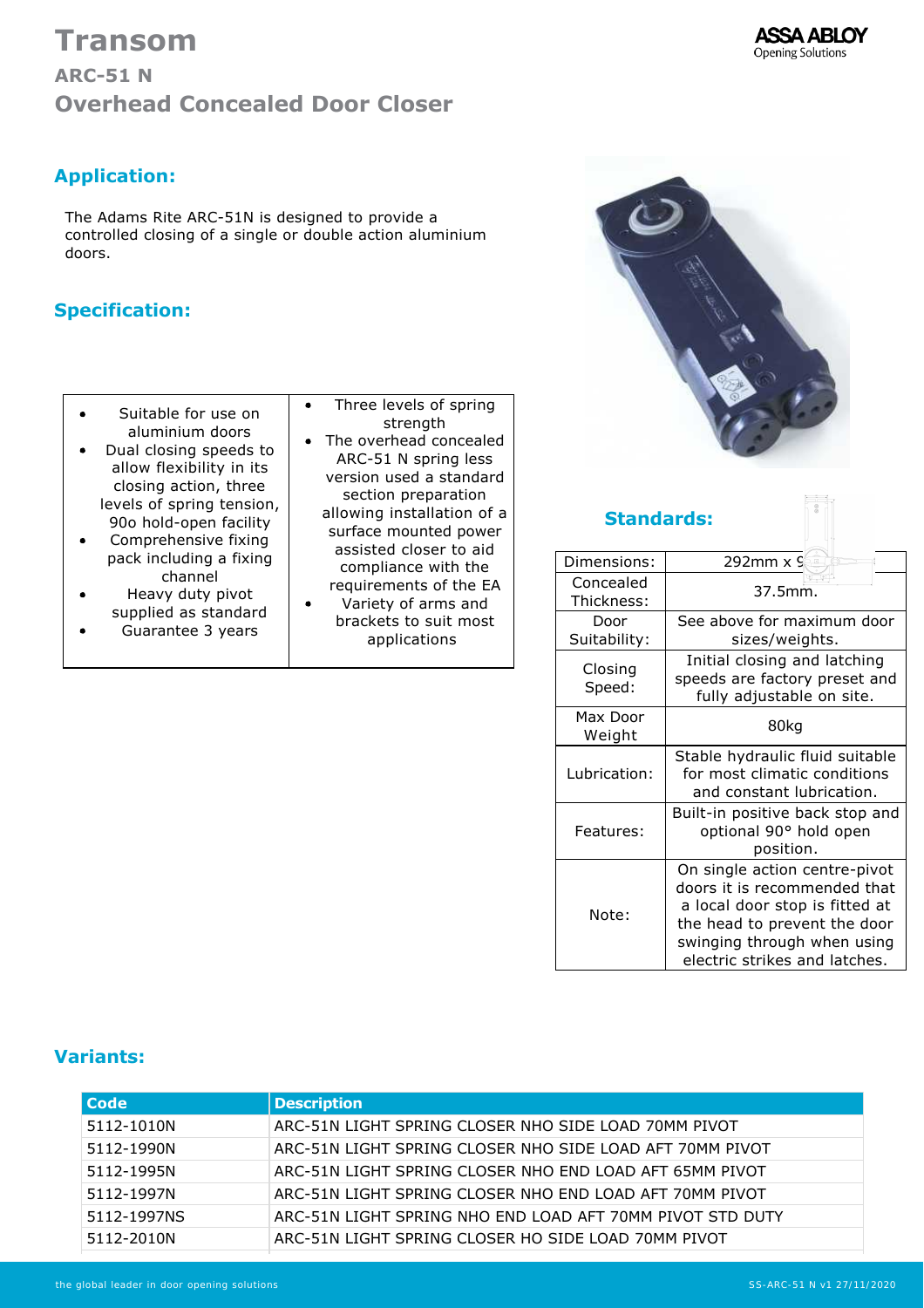# **Transom ARC51 N Overhead Concealed Door Closer**

| 5112-2010NS | ARC-51N LIGHT SPRING HO SIDE LOAD 70MM PIVOT STD DUTY        |
|-------------|--------------------------------------------------------------|
| 5112-2990N  | ARC-51N LIGHT SPRING CLOSER HO SIDE LOAD AFT 70MM PIVOT      |
| 5112-2990NS | ARC-51N LIGHT SPRING HO SIDE LOAD AFT 70MM PIVOT STD DUTY    |
| 5112-2995N  | ARC-51N LIGHT SPRING CLOSER HO END LOAD AFT 65MM PIVOT       |
| 5112-2997N  | ARC-51N LIGHT SPRING CLOSER HO END LOAD AFT 70MM PIVOT       |
| 5112-2997NS | ARC-51N LIGHT SPRING HO END LOAD AFT 70MM PIVOT STD DUTY     |
| 5113-1010N  | ARC-51N MEDIUM SPRING CLOSER NHO SIDE LOAD 70MM PIVOT        |
| 5113-1010NS | ARC-51N MEDIUM SPRING NHO SIDE LOAD 70MM PIVOT STD DUTY      |
| 5113-1990N  | ARC-51N MEDIUM SPRING CLOSER NHO SIDE LOAD AFT 70MM PIVOT    |
| 5113-1990NS | ARC-51N MEDIUM SPRING NHO SIDE LOAD 70MM PIVOT STD DUTY      |
| 5113-1992N  | ARC-51N MEDIUM SPRING CLOSER NHO SIDE LOAD AFT 65MM PIVOT    |
| 5113-1995N  | ARC-51N MEDIUM SPRING CLOSER NHO END LOAD AFT 65MM PIVOT     |
| 5113-1997N  | ARC-51N MEDIUM SPRING CLOSER NHO END LOAD AFT 70MM PIVOT     |
| 5113-1997NS | ARC-51N MEDIUM SPRING NHO END LOAD AFT 70MM PIVOT STD DUTY   |
| 5113-2010N  | ARC-51N MEDIUM SPRING CLOSER HO SIDE LOAD 70MM PIVOT         |
| 5113-2010NS | ARC-51N MEDIUM SPRING HO SIDE LOAD 70MM PIVOT STD DUTY       |
| 5113-2990N  | ARC-51N MEDIUM SPRING CLOSER HO SIDE LOAD AFT 70MM PIVOT     |
| 5113-2990NS | ARC-51N MEDIUM SPRING HO SIDE LOAD AFT 70MM PIVOT STD DUTY   |
| 5113-2992N  | ARC-51N MEDIUM SPRING CLOSER HO SIDE LOAD AFT 65MM PIVOT     |
| 5113-2995N  | ARC-51N MEDIUM SPRING CLOSER HO END LOAD AFT 65MM PIVOT      |
| 5113-2995NS | ARC-51N MEDIUM SPRING HO END LOAD AFT 65MM PIVOT STD DUTY    |
| 5113-2997N  | ARC-51N MEDIUM SPRING CLOSER HO END LOAD AFT 70MM PIVOT      |
| 5113-2997NS | ARC-51N MEDIUM SPRING HO END LOAD AFT 70MM PIVOT STD DUTY    |
| 5114-1010N  | ARC-51N HEAVY SPRING CLOSER NHO SIDE LOAD 70MM PIVOT         |
| 5114-1010NS | ARC-51N HEAVY SPRING NHO SIDE LOAD 70MM PIVOT STD DUTY       |
| 5114-1990N  | ARC-51N HEAVY SPRING CLOSER NHO SIDE LOAD AFT 70MM PIVOT     |
| 5114-1990NS | ARC-51N HEAVY SPRING NHO SIDE LOAD 70MM PIVOT STD DUTY       |
| 5114-1992N  | ARC-51N HEAVY SPRING CLOSER NHO SIDE LOAD AFT 65MM PIVOT     |
| 5114-1995N  | ARC-51N HEAVY SPRING CLOSER NHO END LOAD AFT 65MM PIVOT      |
| 5114-1997N  | ARC-51N HEAVY SPRING CLOSER NHO END LOAD AFT 70MM PIVOT      |
| 5114-1997NS | ARC-51N HEAVY SPRING NHO END LOAD AFT 70MM PIVOT STD DUTY PI |
| 5114-2010N  | ARC-51N HEAVY SPRING CLOSER HO SIDE LOAD 70MM PIVOT          |
| 5114-2010NS | ARC-51N HEAVY SPRING HO SIDE LOAD 70MM PIVOT STD DUTY        |
| 5114-2990N  | ARC-51N HEAVY SPRING CLOSER HO SIDE LOAD AFT 70MM PIVOT      |
| 5114-2990NS | ARC-51N HEAVY SPRING HO SIDE LOAD AFT 70MM PIVOT STD DUTY    |
| 5114-2992N  | ARC-51N HEAVY SPRING CLOSER HO SIDE LOAD AFT 65MM PIVOT      |
| 5114-2995N  | ARC-51N HEAVY SPRING CLOSER HO END LOAD AFT 65MM PIVOT       |
| 5114-2997N  | ARC 51N HEAVY SPRING CLOSER HO END LOAD AFT 70MM PIVOT       |
| 5114-2997NS | ARC-51N HEAVY SPRING HO END LOAD AFT 70MM PIVOT STD DUTY     |
| 5119-0010N  | ARC-51N LESS SPRING SIDE LOAD 70MM PIVOT                     |
| 5119-0090N  | ARC-51N LESS SPRING SIDE LOAD AFT 70MM PIVOT                 |
| 5119-0090NS | ARC-51N LESS SPRING SIDE LOAD AFT 70MM PIVOT STD DUTY        |
| 5119-0092N  | ARC-51N LESS SPRING SIDE LOAD AFT 65MM PIVOT                 |
| 5119-0095N  | ARC-51N LESS SPRING END LOAD AFT 65MM PIVOT                  |
| 5119-0097N  | ARC-51N LESS SPRING END LOAD AFT 70MM PIVOT                  |
| 5123-1010N  | ARC-51N MEDIUM SPRING NHO SIDE LOAD 70MM PIVOT 22 SPINDLE    |
| 5123-1990N  | ARC-51N MEDIUM SPRING NHO SIDE LOAD AFT 70MM PIVOT 22 SPINDL |
| 5123-1995N  | ARC-51N MEDIUM SPRING NHO END LOAD AFT 65MM PIVOT 22 SPINDLE |
| 5123-2010N  | ARC-51N MEDIUM SPRING HO SIDE LOAD 70MM PIVOT 22 SPINDLE     |